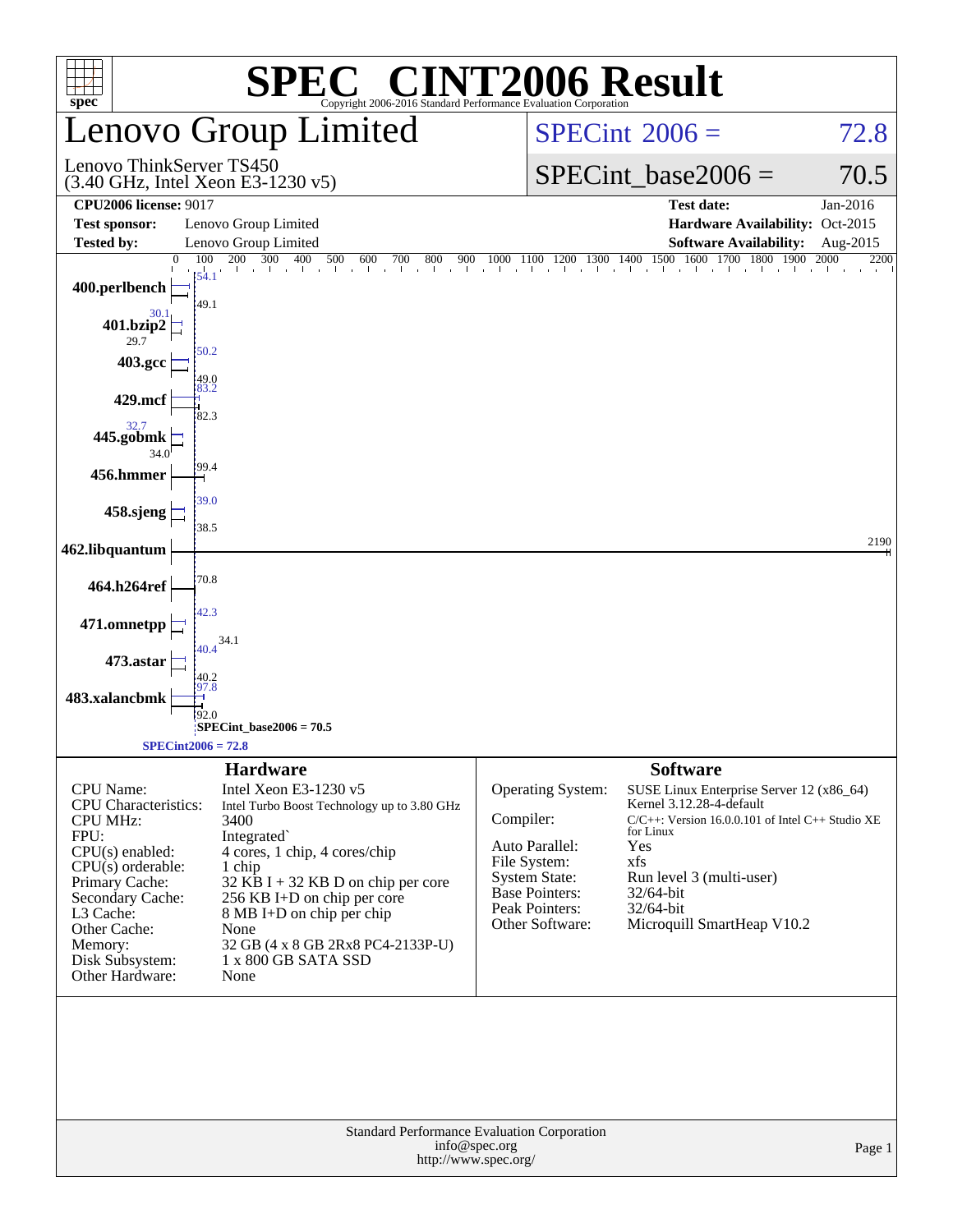

## enovo Group Limited

### $SPECint2006 = 72.8$  $SPECint2006 = 72.8$

#### Lenovo ThinkServer TS450

(3.40 GHz, Intel Xeon E3-1230 v5)

SPECint base2006 =  $70.5$ 

**[Test sponsor:](http://www.spec.org/auto/cpu2006/Docs/result-fields.html#Testsponsor)** Lenovo Group Limited **[Hardware Availability:](http://www.spec.org/auto/cpu2006/Docs/result-fields.html#HardwareAvailability)** Oct-2015

**[CPU2006 license:](http://www.spec.org/auto/cpu2006/Docs/result-fields.html#CPU2006license)** 9017 **[Test date:](http://www.spec.org/auto/cpu2006/Docs/result-fields.html#Testdate)** Jan-2016 **[Tested by:](http://www.spec.org/auto/cpu2006/Docs/result-fields.html#Testedby)** Lenovo Group Limited **[Software Availability:](http://www.spec.org/auto/cpu2006/Docs/result-fields.html#SoftwareAvailability)** Aug-2015

#### **[Results Table](http://www.spec.org/auto/cpu2006/Docs/result-fields.html#ResultsTable)**

|                                                                                                          |                |              | <b>Base</b>    |              |                |       | <b>Peak</b>    |              |                |              |                |              |
|----------------------------------------------------------------------------------------------------------|----------------|--------------|----------------|--------------|----------------|-------|----------------|--------------|----------------|--------------|----------------|--------------|
| <b>Benchmark</b>                                                                                         | <b>Seconds</b> | <b>Ratio</b> | <b>Seconds</b> | <b>Ratio</b> | <b>Seconds</b> | Ratio | <b>Seconds</b> | <b>Ratio</b> | <b>Seconds</b> | <b>Ratio</b> | <b>Seconds</b> | <b>Ratio</b> |
| 400.perlbench                                                                                            | 198            | 49.3         | 199            | 49.1         | 199            | 49.1  | 181            | 54.1         | 180            | 54.2         | 181            | 54.0         |
| 401.bzip2                                                                                                | 325            | 29.7         | 325            | 29.7         | 325            | 29.7  | 321            | 30.1         | 321            | 30.0         | 320            | 30.2         |
| $403.\mathrm{gcc}$                                                                                       | 164            | 49.1         | 164            | 49.0         | 164            | 48.9  | 161            | 50.1         | 160            | 50.3         | <b>160</b>     | 50.2         |
| $429$ mcf                                                                                                | 111            | 82.3         | 112            | 81.3         | 108            | 84.3  | 110            | 83.2         | 110            | 83.1         | 109            | 83.7         |
| $445$ .gobmk                                                                                             | <u>309</u>     | 34.0         | 309            | 34.0         | 309            | 34.0  | 321            | 32.7         | 321            | 32.7         | 321            | 32.7         |
| $456.$ hmmer                                                                                             | 93.9           | 99.3         | 93.9           | 99.4         | 93.8           | 99.4  | 93.9           | 99.3         | 93.9           | 99.4         | 93.8           | 99.4         |
| $458$ .sjeng                                                                                             | 314            | 38.5         | 315            | 38.4         | 314            | 38.5  | 310            | 39.0         | 310            | 39.0         | 310            | 39.0         |
| 462.libquantum                                                                                           | 9.45           | 2190         | 9.46           | 2190         | 9.49           | 2180  | 9.45           | 2190         | 9.46           | 2190         | 9.49           | 2180         |
| 464.h264ref                                                                                              | 313            | 70.8         | 313            | 70.8         | 313            | 70.7  | 313            | 70.8         | 313            | 70.8         | 313            | 70.7         |
| $ 471$ .omnetpp                                                                                          | 183            | 34.1         | 183            | 34.2         | 183            | 34.1  | 148            | 42.4         | 148            | 42.3         | 148            | 42.1         |
| $473$ . astar                                                                                            | 173            | 40.5         | 175            | 40.2         | 175            | 40.1  | 174            | 40.3         | 173            | 40.5         | 174            | 40.4         |
| 483.xalancbmk                                                                                            | 74.4           | 92.8         | 75.1           | 91.9         | 75.0           | 92.0  | 70.7           | 97.5         | 70.6           | 97.8         | 70.1           | 98.4         |
| Results appear in the order in which they were run. Bold underlined text indicates a median measurement. |                |              |                |              |                |       |                |              |                |              |                |              |

### **[Submit Notes](http://www.spec.org/auto/cpu2006/Docs/result-fields.html#SubmitNotes)**

The config file option 'submit' was used.

### **[Operating System Notes](http://www.spec.org/auto/cpu2006/Docs/result-fields.html#OperatingSystemNotes)**

Stack size set to unlimited using "ulimit -s unlimited"

### **[Platform Notes](http://www.spec.org/auto/cpu2006/Docs/result-fields.html#PlatformNotes)**

BIOS Configuration: EIST Support set to Enabled Intel (R) Hyper-Threading set to Disabled C1E Support set to Enabled C State Support set to Enabled Turbo Mode set to Enable Sysinfo program /home/cpu2006-1.2-ic16.0/config/sysinfo.rev6914 \$Rev: 6914 \$ \$Date:: 2014-06-25 #\$ e3fbb8667b5a285932ceab81e28219e1 running on TS450-SLE12 Wed Jan 6 17:17:04 2016

 This section contains SUT (System Under Test) info as seen by some common utilities. To remove or add to this section, see: <http://www.spec.org/cpu2006/Docs/config.html#sysinfo>

 From /proc/cpuinfo model name : Intel(R) Xeon(R) CPU E3-1230 v5 @ 3.40GHz 1 "physical id"s (chips) 4 "processors" cores, siblings (Caution: counting these is hw and system dependent. The Continued on next page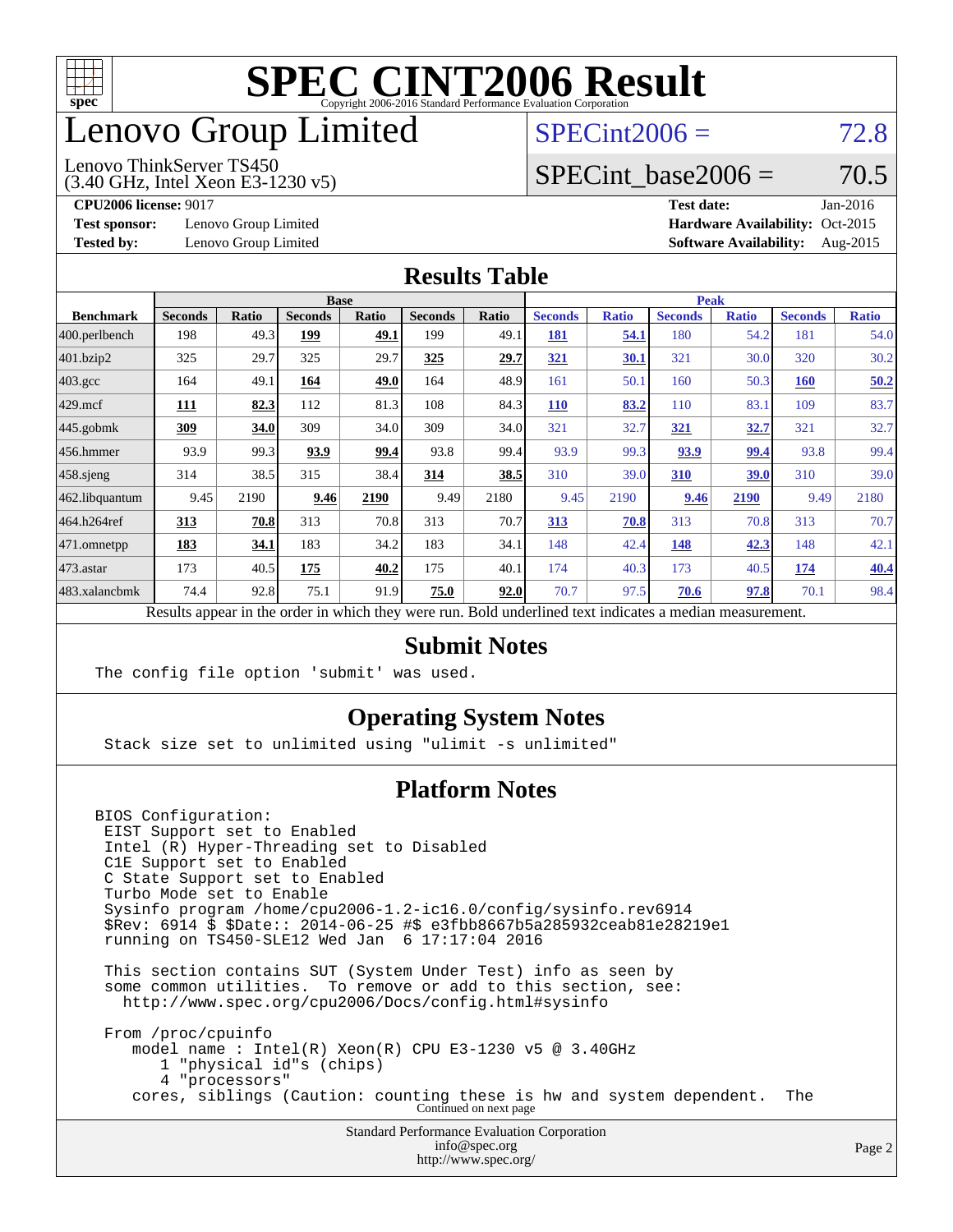

enovo Group Limited

 $SPECint2006 = 72.8$  $SPECint2006 = 72.8$ 

(3.40 GHz, Intel Xeon E3-1230 v5) Lenovo ThinkServer TS450

 $SPECTnt\_base2006 = 70.5$ 

**[Test sponsor:](http://www.spec.org/auto/cpu2006/Docs/result-fields.html#Testsponsor)** Lenovo Group Limited **[Hardware Availability:](http://www.spec.org/auto/cpu2006/Docs/result-fields.html#HardwareAvailability)** Oct-2015

**[CPU2006 license:](http://www.spec.org/auto/cpu2006/Docs/result-fields.html#CPU2006license)** 9017 **[Test date:](http://www.spec.org/auto/cpu2006/Docs/result-fields.html#Testdate)** Jan-2016 **[Tested by:](http://www.spec.org/auto/cpu2006/Docs/result-fields.html#Testedby)** Lenovo Group Limited **[Software Availability:](http://www.spec.org/auto/cpu2006/Docs/result-fields.html#SoftwareAvailability)** Aug-2015

#### **[Platform Notes \(Continued\)](http://www.spec.org/auto/cpu2006/Docs/result-fields.html#PlatformNotes)**

Standard Performance Evaluation Corporation [info@spec.org](mailto:info@spec.org) following excerpts from /proc/cpuinfo might not be reliable. Use with caution.) cpu cores : 4 siblings : 4 physical 0: cores 0 1 2 3 cache size : 8192 KB From /proc/meminfo MemTotal: 32933544 kB HugePages\_Total: 0<br>Hugepagesize: 2048 kB Hugepagesize: From /etc/\*release\* /etc/\*version\* SuSE-release: SUSE Linux Enterprise Server 12 (x86\_64) VERSION = 12 PATCHLEVEL = 0 # This file is deprecated and will be removed in a future service pack or release. # Please check /etc/os-release for details about this release. os-release: NAME="SLES" VERSION="12" VERSION\_ID="12" PRETTY NAME="SUSE Linux Enterprise Server 12" ID="sles" ANSI\_COLOR="0;32" CPE\_NAME="cpe:/o:suse:sles:12" uname -a: Linux TS450-SLE12 3.12.28-4-default #1 SMP Thu Sep 25 17:02:34 UTC 2014 (9879bd4) x86\_64 x86\_64 x86\_64 GNU/Linux run-level 3 Jan 6 17:07 SPEC is set to: /home/cpu2006-1.2-ic16.0 Filesystem Type Size Used Avail Use% Mounted on /dev/sda3 xfs 600G 7.6G 593G 2% /home Additional information from dmidecode: Warning: Use caution when you interpret this section. The 'dmidecode' program reads system data which is "intended to allow hardware to be accurately determined", but the intent may not be met, as there are frequent changes to hardware, firmware, and the "DMTF SMBIOS" standard. BIOS LENOVO FWKT32A 12/25/2015 Memory: 4x Samsung M378A1G43DB0-CPB 8 GB 2 rank 2133 MHz (End of data from sysinfo program)

<http://www.spec.org/>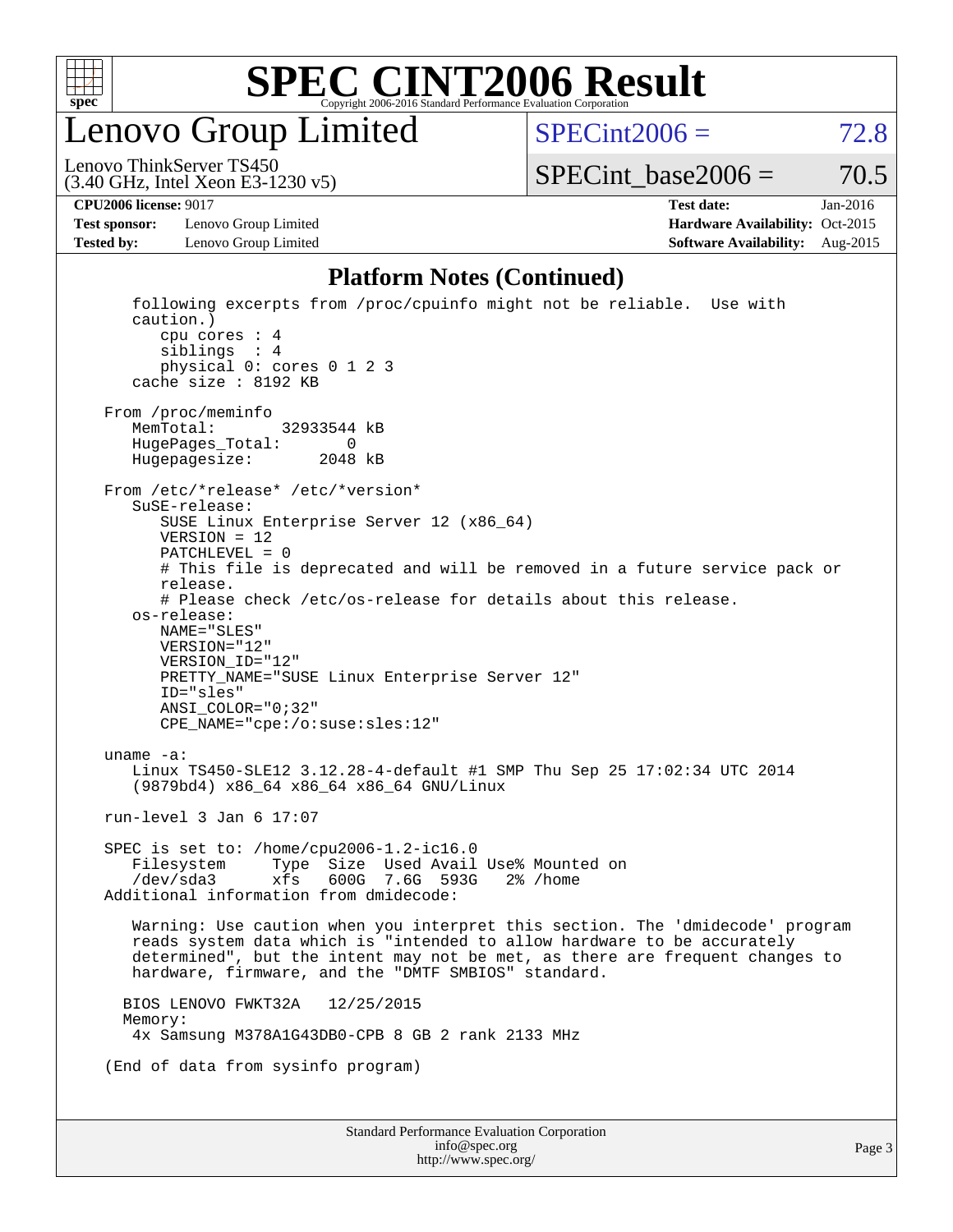

### enovo Group Limited

 $SPECint2006 = 72.8$  $SPECint2006 = 72.8$ 

(3.40 GHz, Intel Xeon E3-1230 v5) Lenovo ThinkServer TS450

SPECint base2006 =  $70.5$ 

**[Test sponsor:](http://www.spec.org/auto/cpu2006/Docs/result-fields.html#Testsponsor)** Lenovo Group Limited **[Hardware Availability:](http://www.spec.org/auto/cpu2006/Docs/result-fields.html#HardwareAvailability)** Oct-2015

**[CPU2006 license:](http://www.spec.org/auto/cpu2006/Docs/result-fields.html#CPU2006license)** 9017 **[Test date:](http://www.spec.org/auto/cpu2006/Docs/result-fields.html#Testdate)** Jan-2016 **[Tested by:](http://www.spec.org/auto/cpu2006/Docs/result-fields.html#Testedby)** Lenovo Group Limited **[Software Availability:](http://www.spec.org/auto/cpu2006/Docs/result-fields.html#SoftwareAvailability)** Aug-2015

#### **[General Notes](http://www.spec.org/auto/cpu2006/Docs/result-fields.html#GeneralNotes)**

Environment variables set by runspec before the start of the run:  $KMP$  AFFINITY = "granularity=fine, scatter" LD\_LIBRARY\_PATH = "/home/cpu2006-1.2-ic16.0/libs/32:/home/cpu2006-1.2-ic16.0/libs/64:/home/cpu2006-1.2-ic16.0/sh" OMP\_NUM\_THREADS = "4"

 Binaries compiled on a system with 1x Intel Core i5-4670K CPU + 32GB memory using RedHat EL 7.1 Transparent Huge Pages enabled with: echo always > /sys/kernel/mm/transparent\_hugepage/enabled

**[Base Compiler Invocation](http://www.spec.org/auto/cpu2006/Docs/result-fields.html#BaseCompilerInvocation)**

 $\frac{C \text{ benchmarks:}}{C \text{ C}}$ -m64

[C++ benchmarks:](http://www.spec.org/auto/cpu2006/Docs/result-fields.html#CXXbenchmarks) [icpc -m64](http://www.spec.org/cpu2006/results/res2016q1/cpu2006-20160125-38901.flags.html#user_CXXbase_intel_icpc_64bit_fc66a5337ce925472a5c54ad6a0de310)

### **[Base Portability Flags](http://www.spec.org/auto/cpu2006/Docs/result-fields.html#BasePortabilityFlags)**

 400.perlbench: [-DSPEC\\_CPU\\_LP64](http://www.spec.org/cpu2006/results/res2016q1/cpu2006-20160125-38901.flags.html#b400.perlbench_basePORTABILITY_DSPEC_CPU_LP64) [-DSPEC\\_CPU\\_LINUX\\_X64](http://www.spec.org/cpu2006/results/res2016q1/cpu2006-20160125-38901.flags.html#b400.perlbench_baseCPORTABILITY_DSPEC_CPU_LINUX_X64) 401.bzip2: [-DSPEC\\_CPU\\_LP64](http://www.spec.org/cpu2006/results/res2016q1/cpu2006-20160125-38901.flags.html#suite_basePORTABILITY401_bzip2_DSPEC_CPU_LP64) 403.gcc: [-DSPEC\\_CPU\\_LP64](http://www.spec.org/cpu2006/results/res2016q1/cpu2006-20160125-38901.flags.html#suite_basePORTABILITY403_gcc_DSPEC_CPU_LP64) 429.mcf: [-DSPEC\\_CPU\\_LP64](http://www.spec.org/cpu2006/results/res2016q1/cpu2006-20160125-38901.flags.html#suite_basePORTABILITY429_mcf_DSPEC_CPU_LP64) 445.gobmk: [-DSPEC\\_CPU\\_LP64](http://www.spec.org/cpu2006/results/res2016q1/cpu2006-20160125-38901.flags.html#suite_basePORTABILITY445_gobmk_DSPEC_CPU_LP64) 456.hmmer: [-DSPEC\\_CPU\\_LP64](http://www.spec.org/cpu2006/results/res2016q1/cpu2006-20160125-38901.flags.html#suite_basePORTABILITY456_hmmer_DSPEC_CPU_LP64) 458.sjeng: [-DSPEC\\_CPU\\_LP64](http://www.spec.org/cpu2006/results/res2016q1/cpu2006-20160125-38901.flags.html#suite_basePORTABILITY458_sjeng_DSPEC_CPU_LP64) 462.libquantum: [-DSPEC\\_CPU\\_LP64](http://www.spec.org/cpu2006/results/res2016q1/cpu2006-20160125-38901.flags.html#suite_basePORTABILITY462_libquantum_DSPEC_CPU_LP64) [-DSPEC\\_CPU\\_LINUX](http://www.spec.org/cpu2006/results/res2016q1/cpu2006-20160125-38901.flags.html#b462.libquantum_baseCPORTABILITY_DSPEC_CPU_LINUX) 464.h264ref: [-DSPEC\\_CPU\\_LP64](http://www.spec.org/cpu2006/results/res2016q1/cpu2006-20160125-38901.flags.html#suite_basePORTABILITY464_h264ref_DSPEC_CPU_LP64) 471.omnetpp: [-DSPEC\\_CPU\\_LP64](http://www.spec.org/cpu2006/results/res2016q1/cpu2006-20160125-38901.flags.html#suite_basePORTABILITY471_omnetpp_DSPEC_CPU_LP64) 473.astar: [-DSPEC\\_CPU\\_LP64](http://www.spec.org/cpu2006/results/res2016q1/cpu2006-20160125-38901.flags.html#suite_basePORTABILITY473_astar_DSPEC_CPU_LP64) 483.xalancbmk: [-DSPEC\\_CPU\\_LP64](http://www.spec.org/cpu2006/results/res2016q1/cpu2006-20160125-38901.flags.html#suite_basePORTABILITY483_xalancbmk_DSPEC_CPU_LP64) [-DSPEC\\_CPU\\_LINUX](http://www.spec.org/cpu2006/results/res2016q1/cpu2006-20160125-38901.flags.html#b483.xalancbmk_baseCXXPORTABILITY_DSPEC_CPU_LINUX)

### **[Base Optimization Flags](http://www.spec.org/auto/cpu2006/Docs/result-fields.html#BaseOptimizationFlags)**

#### [C benchmarks](http://www.spec.org/auto/cpu2006/Docs/result-fields.html#Cbenchmarks):

[-xCORE-AVX2](http://www.spec.org/cpu2006/results/res2016q1/cpu2006-20160125-38901.flags.html#user_CCbase_f-xAVX2_5f5fc0cbe2c9f62c816d3e45806c70d7) [-ipo](http://www.spec.org/cpu2006/results/res2016q1/cpu2006-20160125-38901.flags.html#user_CCbase_f-ipo) [-O3](http://www.spec.org/cpu2006/results/res2016q1/cpu2006-20160125-38901.flags.html#user_CCbase_f-O3) [-no-prec-div](http://www.spec.org/cpu2006/results/res2016q1/cpu2006-20160125-38901.flags.html#user_CCbase_f-no-prec-div) [-parallel](http://www.spec.org/cpu2006/results/res2016q1/cpu2006-20160125-38901.flags.html#user_CCbase_f-parallel) [-opt-prefetch](http://www.spec.org/cpu2006/results/res2016q1/cpu2006-20160125-38901.flags.html#user_CCbase_f-opt-prefetch) [-auto-p32](http://www.spec.org/cpu2006/results/res2016q1/cpu2006-20160125-38901.flags.html#user_CCbase_f-auto-p32)

[C++ benchmarks:](http://www.spec.org/auto/cpu2006/Docs/result-fields.html#CXXbenchmarks)

[-xCORE-AVX2](http://www.spec.org/cpu2006/results/res2016q1/cpu2006-20160125-38901.flags.html#user_CXXbase_f-xAVX2_5f5fc0cbe2c9f62c816d3e45806c70d7) [-ipo](http://www.spec.org/cpu2006/results/res2016q1/cpu2006-20160125-38901.flags.html#user_CXXbase_f-ipo) [-O3](http://www.spec.org/cpu2006/results/res2016q1/cpu2006-20160125-38901.flags.html#user_CXXbase_f-O3) [-no-prec-div](http://www.spec.org/cpu2006/results/res2016q1/cpu2006-20160125-38901.flags.html#user_CXXbase_f-no-prec-div) [-opt-prefetch](http://www.spec.org/cpu2006/results/res2016q1/cpu2006-20160125-38901.flags.html#user_CXXbase_f-opt-prefetch) [-auto-p32](http://www.spec.org/cpu2006/results/res2016q1/cpu2006-20160125-38901.flags.html#user_CXXbase_f-auto-p32) [-Wl,-z,muldefs](http://www.spec.org/cpu2006/results/res2016q1/cpu2006-20160125-38901.flags.html#user_CXXbase_link_force_multiple1_74079c344b956b9658436fd1b6dd3a8a) [-L/sh -lsmartheap64](http://www.spec.org/cpu2006/results/res2016q1/cpu2006-20160125-38901.flags.html#user_CXXbase_SmartHeap64_ed4ef857ce90951921efb0d91eb88472)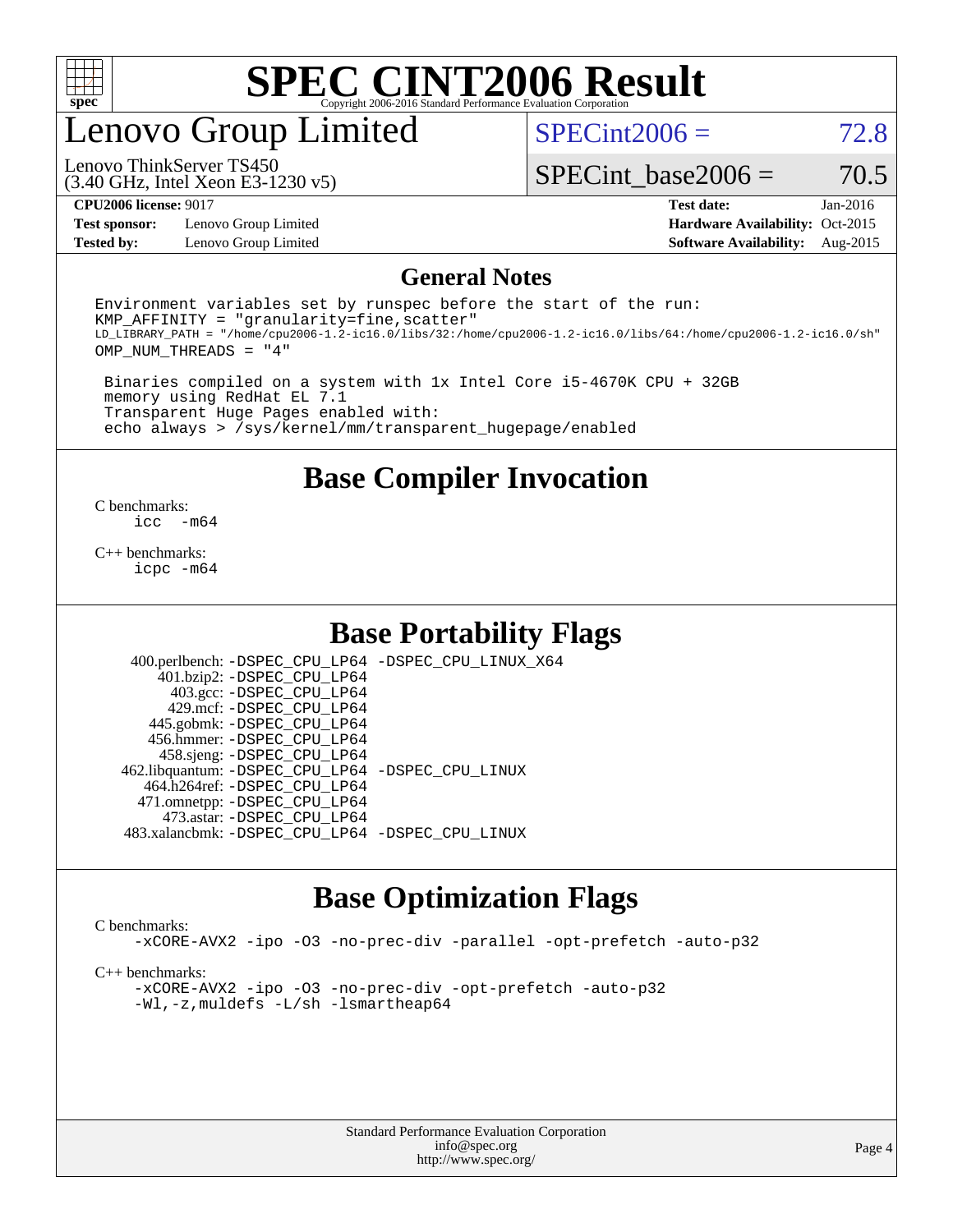

## enovo Group Limited

(3.40 GHz, Intel Xeon E3-1230 v5) Lenovo ThinkServer TS450

 $SPECint2006 = 72.8$  $SPECint2006 = 72.8$ 

SPECint base2006 =  $70.5$ 

**[Test sponsor:](http://www.spec.org/auto/cpu2006/Docs/result-fields.html#Testsponsor)** Lenovo Group Limited **[Hardware Availability:](http://www.spec.org/auto/cpu2006/Docs/result-fields.html#HardwareAvailability)** Oct-2015

**[CPU2006 license:](http://www.spec.org/auto/cpu2006/Docs/result-fields.html#CPU2006license)** 9017 **[Test date:](http://www.spec.org/auto/cpu2006/Docs/result-fields.html#Testdate)** Jan-2016 **[Tested by:](http://www.spec.org/auto/cpu2006/Docs/result-fields.html#Testedby)** Lenovo Group Limited **[Software Availability:](http://www.spec.org/auto/cpu2006/Docs/result-fields.html#SoftwareAvailability)** Aug-2015

### **[Base Other Flags](http://www.spec.org/auto/cpu2006/Docs/result-fields.html#BaseOtherFlags)**

[C benchmarks](http://www.spec.org/auto/cpu2006/Docs/result-fields.html#Cbenchmarks):

403.gcc: [-Dalloca=\\_alloca](http://www.spec.org/cpu2006/results/res2016q1/cpu2006-20160125-38901.flags.html#b403.gcc_baseEXTRA_CFLAGS_Dalloca_be3056838c12de2578596ca5467af7f3)

### **[Peak Compiler Invocation](http://www.spec.org/auto/cpu2006/Docs/result-fields.html#PeakCompilerInvocation)**

[C benchmarks \(except as noted below\)](http://www.spec.org/auto/cpu2006/Docs/result-fields.html#Cbenchmarksexceptasnotedbelow):

[icc -m64](http://www.spec.org/cpu2006/results/res2016q1/cpu2006-20160125-38901.flags.html#user_CCpeak_intel_icc_64bit_f346026e86af2a669e726fe758c88044)

400.perlbench: [icc -m32 -L/opt/intel/compilers\\_and\\_libraries\\_2016/linux/compiler/lib/ia32\\_lin](http://www.spec.org/cpu2006/results/res2016q1/cpu2006-20160125-38901.flags.html#user_peakCCLD400_perlbench_intel_icc_e10256ba5924b668798078a321b0cb3f)

445.gobmk: [icc -m32 -L/opt/intel/compilers\\_and\\_libraries\\_2016/linux/compiler/lib/ia32\\_lin](http://www.spec.org/cpu2006/results/res2016q1/cpu2006-20160125-38901.flags.html#user_peakCCLD445_gobmk_intel_icc_e10256ba5924b668798078a321b0cb3f)

[C++ benchmarks \(except as noted below\):](http://www.spec.org/auto/cpu2006/Docs/result-fields.html#CXXbenchmarksexceptasnotedbelow)

[icpc -m32 -L/opt/intel/compilers\\_and\\_libraries\\_2016/linux/compiler/lib/ia32\\_lin](http://www.spec.org/cpu2006/results/res2016q1/cpu2006-20160125-38901.flags.html#user_CXXpeak_intel_icpc_b4f50a394bdb4597aa5879c16bc3f5c5)

473.astar: [icpc -m64](http://www.spec.org/cpu2006/results/res2016q1/cpu2006-20160125-38901.flags.html#user_peakCXXLD473_astar_intel_icpc_64bit_fc66a5337ce925472a5c54ad6a0de310)

### **[Peak Portability Flags](http://www.spec.org/auto/cpu2006/Docs/result-fields.html#PeakPortabilityFlags)**

 400.perlbench: [-D\\_FILE\\_OFFSET\\_BITS=64](http://www.spec.org/cpu2006/results/res2016q1/cpu2006-20160125-38901.flags.html#user_peakPORTABILITY400_perlbench_file_offset_bits_64_438cf9856305ebd76870a2c6dc2689ab) [-DSPEC\\_CPU\\_LINUX\\_IA32](http://www.spec.org/cpu2006/results/res2016q1/cpu2006-20160125-38901.flags.html#b400.perlbench_peakCPORTABILITY_DSPEC_CPU_LINUX_IA32) 401.bzip2: [-DSPEC\\_CPU\\_LP64](http://www.spec.org/cpu2006/results/res2016q1/cpu2006-20160125-38901.flags.html#suite_peakPORTABILITY401_bzip2_DSPEC_CPU_LP64) 403.gcc: [-DSPEC\\_CPU\\_LP64](http://www.spec.org/cpu2006/results/res2016q1/cpu2006-20160125-38901.flags.html#suite_peakPORTABILITY403_gcc_DSPEC_CPU_LP64) 429.mcf: [-DSPEC\\_CPU\\_LP64](http://www.spec.org/cpu2006/results/res2016q1/cpu2006-20160125-38901.flags.html#suite_peakPORTABILITY429_mcf_DSPEC_CPU_LP64) 445.gobmk: [-D\\_FILE\\_OFFSET\\_BITS=64](http://www.spec.org/cpu2006/results/res2016q1/cpu2006-20160125-38901.flags.html#user_peakPORTABILITY445_gobmk_file_offset_bits_64_438cf9856305ebd76870a2c6dc2689ab) 456.hmmer: [-DSPEC\\_CPU\\_LP64](http://www.spec.org/cpu2006/results/res2016q1/cpu2006-20160125-38901.flags.html#suite_peakPORTABILITY456_hmmer_DSPEC_CPU_LP64) 458.sjeng: [-DSPEC\\_CPU\\_LP64](http://www.spec.org/cpu2006/results/res2016q1/cpu2006-20160125-38901.flags.html#suite_peakPORTABILITY458_sjeng_DSPEC_CPU_LP64) 462.libquantum: [-DSPEC\\_CPU\\_LP64](http://www.spec.org/cpu2006/results/res2016q1/cpu2006-20160125-38901.flags.html#suite_peakPORTABILITY462_libquantum_DSPEC_CPU_LP64) [-DSPEC\\_CPU\\_LINUX](http://www.spec.org/cpu2006/results/res2016q1/cpu2006-20160125-38901.flags.html#b462.libquantum_peakCPORTABILITY_DSPEC_CPU_LINUX) 464.h264ref: [-DSPEC\\_CPU\\_LP64](http://www.spec.org/cpu2006/results/res2016q1/cpu2006-20160125-38901.flags.html#suite_peakPORTABILITY464_h264ref_DSPEC_CPU_LP64) 471.omnetpp: [-D\\_FILE\\_OFFSET\\_BITS=64](http://www.spec.org/cpu2006/results/res2016q1/cpu2006-20160125-38901.flags.html#user_peakPORTABILITY471_omnetpp_file_offset_bits_64_438cf9856305ebd76870a2c6dc2689ab) 473.astar: [-DSPEC\\_CPU\\_LP64](http://www.spec.org/cpu2006/results/res2016q1/cpu2006-20160125-38901.flags.html#suite_peakPORTABILITY473_astar_DSPEC_CPU_LP64) 483.xalancbmk: [-D\\_FILE\\_OFFSET\\_BITS=64](http://www.spec.org/cpu2006/results/res2016q1/cpu2006-20160125-38901.flags.html#user_peakPORTABILITY483_xalancbmk_file_offset_bits_64_438cf9856305ebd76870a2c6dc2689ab) [-DSPEC\\_CPU\\_LINUX](http://www.spec.org/cpu2006/results/res2016q1/cpu2006-20160125-38901.flags.html#b483.xalancbmk_peakCXXPORTABILITY_DSPEC_CPU_LINUX)

### **[Peak Optimization Flags](http://www.spec.org/auto/cpu2006/Docs/result-fields.html#PeakOptimizationFlags)**

[C benchmarks](http://www.spec.org/auto/cpu2006/Docs/result-fields.html#Cbenchmarks):

 400.perlbench: [-xCORE-AVX2](http://www.spec.org/cpu2006/results/res2016q1/cpu2006-20160125-38901.flags.html#user_peakPASS2_CFLAGSPASS2_LDCFLAGS400_perlbench_f-xAVX2_5f5fc0cbe2c9f62c816d3e45806c70d7)(pass 2) [-prof-gen:threadsafe](http://www.spec.org/cpu2006/results/res2016q1/cpu2006-20160125-38901.flags.html#user_peakPASS1_CFLAGSPASS1_LDCFLAGS400_perlbench_prof_gen_21a26eb79f378b550acd7bec9fe4467a)(pass 1)  $-i\text{po}(pass 2) -\tilde{O}3(pass 2)$  [-no-prec-div](http://www.spec.org/cpu2006/results/res2016q1/cpu2006-20160125-38901.flags.html#user_peakPASS2_CFLAGSPASS2_LDCFLAGS400_perlbench_f-no-prec-div)(pass 2) [-par-num-threads=1](http://www.spec.org/cpu2006/results/res2016q1/cpu2006-20160125-38901.flags.html#user_peakPASS1_CFLAGSPASS1_LDCFLAGS400_perlbench_par_num_threads_786a6ff141b4e9e90432e998842df6c2)(pass 1) [-prof-use](http://www.spec.org/cpu2006/results/res2016q1/cpu2006-20160125-38901.flags.html#user_peakPASS2_CFLAGSPASS2_LDCFLAGS400_perlbench_prof_use_bccf7792157ff70d64e32fe3e1250b55)(pass 2) [-opt-prefetch](http://www.spec.org/cpu2006/results/res2016q1/cpu2006-20160125-38901.flags.html#user_peakCOPTIMIZE400_perlbench_f-opt-prefetch) [-ansi-alias](http://www.spec.org/cpu2006/results/res2016q1/cpu2006-20160125-38901.flags.html#user_peakCOPTIMIZE400_perlbench_f-ansi-alias)

 401.bzip2: [-xCORE-AVX2](http://www.spec.org/cpu2006/results/res2016q1/cpu2006-20160125-38901.flags.html#user_peakPASS2_CFLAGSPASS2_LDCFLAGS401_bzip2_f-xAVX2_5f5fc0cbe2c9f62c816d3e45806c70d7)(pass 2) [-prof-gen:threadsafe](http://www.spec.org/cpu2006/results/res2016q1/cpu2006-20160125-38901.flags.html#user_peakPASS1_CFLAGSPASS1_LDCFLAGS401_bzip2_prof_gen_21a26eb79f378b550acd7bec9fe4467a)(pass 1)  $-i\text{po}(pass 2) -\overline{O}3(pass 2)$  [-no-prec-div](http://www.spec.org/cpu2006/results/res2016q1/cpu2006-20160125-38901.flags.html#user_peakCOPTIMIZEPASS2_CFLAGSPASS2_LDCFLAGS401_bzip2_f-no-prec-div) [-par-num-threads=1](http://www.spec.org/cpu2006/results/res2016q1/cpu2006-20160125-38901.flags.html#user_peakPASS1_CFLAGSPASS1_LDCFLAGS401_bzip2_par_num_threads_786a6ff141b4e9e90432e998842df6c2)(pass 1) [-prof-use](http://www.spec.org/cpu2006/results/res2016q1/cpu2006-20160125-38901.flags.html#user_peakPASS2_CFLAGSPASS2_LDCFLAGS401_bzip2_prof_use_bccf7792157ff70d64e32fe3e1250b55)(pass 2) [-auto-ilp32](http://www.spec.org/cpu2006/results/res2016q1/cpu2006-20160125-38901.flags.html#user_peakCOPTIMIZE401_bzip2_f-auto-ilp32)

Continued on next page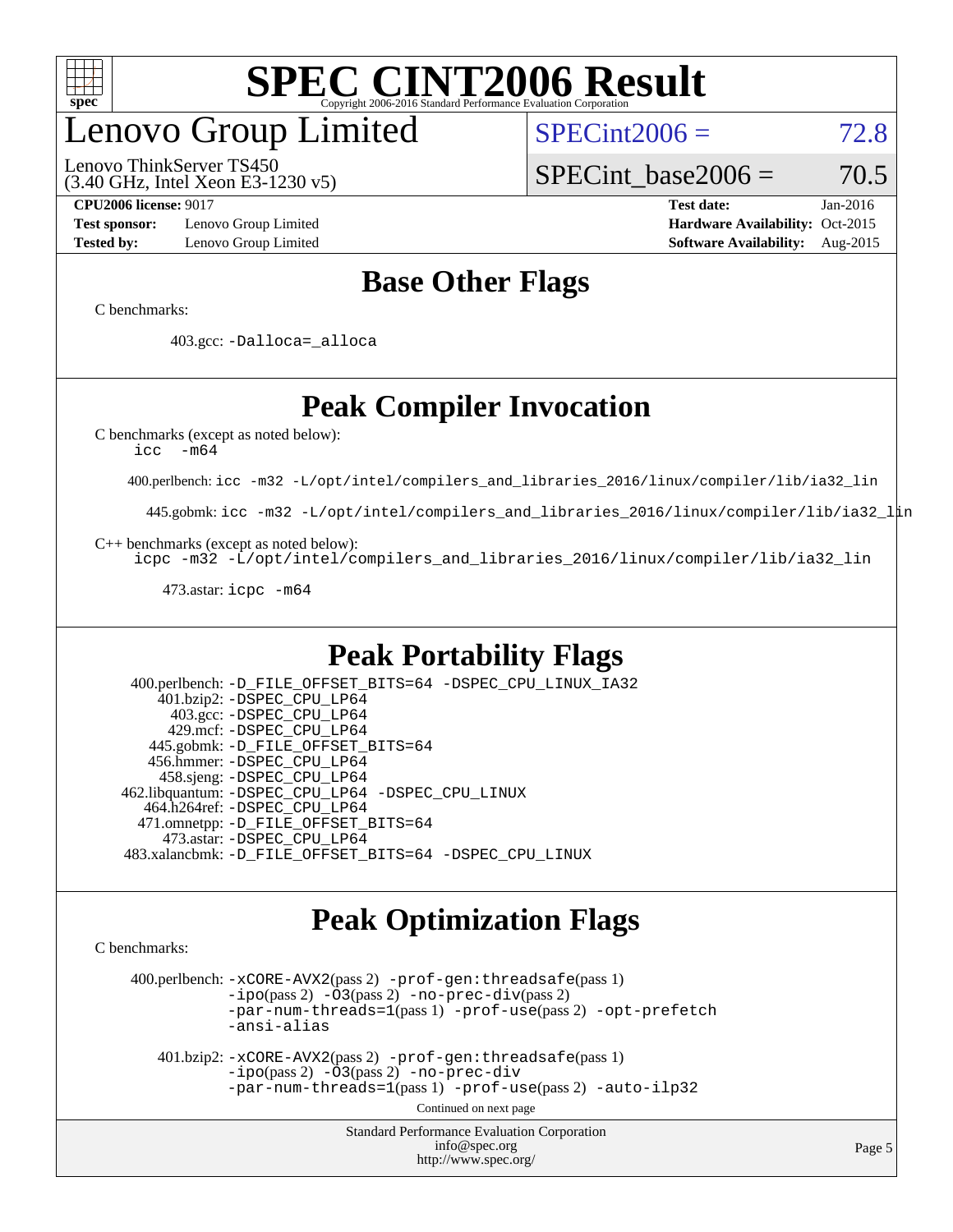

enovo Group Limited

 $SPECint2006 = 72.8$  $SPECint2006 = 72.8$ 

(3.40 GHz, Intel Xeon E3-1230 v5) Lenovo ThinkServer TS450

SPECint base2006 =  $70.5$ 

**[Test sponsor:](http://www.spec.org/auto/cpu2006/Docs/result-fields.html#Testsponsor)** Lenovo Group Limited **[Hardware Availability:](http://www.spec.org/auto/cpu2006/Docs/result-fields.html#HardwareAvailability)** Oct-2015 **[Tested by:](http://www.spec.org/auto/cpu2006/Docs/result-fields.html#Testedby)** Lenovo Group Limited **[Software Availability:](http://www.spec.org/auto/cpu2006/Docs/result-fields.html#SoftwareAvailability)** Aug-2015

**[CPU2006 license:](http://www.spec.org/auto/cpu2006/Docs/result-fields.html#CPU2006license)** 9017 **[Test date:](http://www.spec.org/auto/cpu2006/Docs/result-fields.html#Testdate)** Jan-2016

### **[Peak Optimization Flags \(Continued\)](http://www.spec.org/auto/cpu2006/Docs/result-fields.html#PeakOptimizationFlags)**

```
 401.bzip2 (continued):
                -opt-prefetch -ansi-alias
          403.gcc: -xCORE-AVX2 -ipo -O3 -no-prec-div -inline-calloc
                -opt-malloc-options=3 -auto-ilp32
         429.mcf: -xCORE-AVX2 -ipo -O3 -no-prec-div -parallel
                -opt-prefetch -auto-p32
       445.gobmk: -xCORE-AVX2(pass 2) -prof-gen:threadsafe(pass 1)
                -prof-use(pass 2) -par-num-threads=1(pass 1) -ansi-alias
       456.hmmer: basepeak = yes
        458.sjeng: -xCORE-AVX2(pass 2) -prof-gen:threadsafe(pass 1)
                -i\text{po}(pass 2) -\tilde{O}3(pass 2)-no-prec-div(pass 2)
                -par-num-threads=1(pass 1) -prof-use(pass 2) -unroll4
   462.libquantum: basepeak = yes
     464.h264ref: basepeak = yes
C++ benchmarks: 
      471.omnetpp: -xCORE-AVX2(pass 2) -prof-gen:threadsafe(pass 1)
                -i\text{po}(pass 2) -\overline{O}3(pass 2) -no-\overline{prec}\-div(pass 2)-par-num-threads=1(pass 1) -prof-use(pass 2)
                -opt-ra-region-strategy=block -ansi-alias
                -Wl,-z,muldefs -L/sh -lsmartheap
         473.astar: -xCORE-AVX2 -ipo -O3 -no-prec-div -opt-prefetch
                -auto-p32 -Wl,-z,muldefs -L/sh -lsmartheap64
    483.xalancbmk: -xCORE-AVX2 -ipo -O3 -no-prec-div -opt-prefetch
                -ansi-alias -Wl,-z,muldefs -L/sh -lsmartheap
```
### **[Peak Other Flags](http://www.spec.org/auto/cpu2006/Docs/result-fields.html#PeakOtherFlags)**

[C benchmarks](http://www.spec.org/auto/cpu2006/Docs/result-fields.html#Cbenchmarks):

403.gcc: [-Dalloca=\\_alloca](http://www.spec.org/cpu2006/results/res2016q1/cpu2006-20160125-38901.flags.html#b403.gcc_peakEXTRA_CFLAGS_Dalloca_be3056838c12de2578596ca5467af7f3)

```
The flags files that were used to format this result can be browsed at
http://www.spec.org/cpu2006/flags/Intel-ic16.0-official-linux64.html
http://www.spec.org/cpu2006/flags/Default-Platform-Flags.html
```